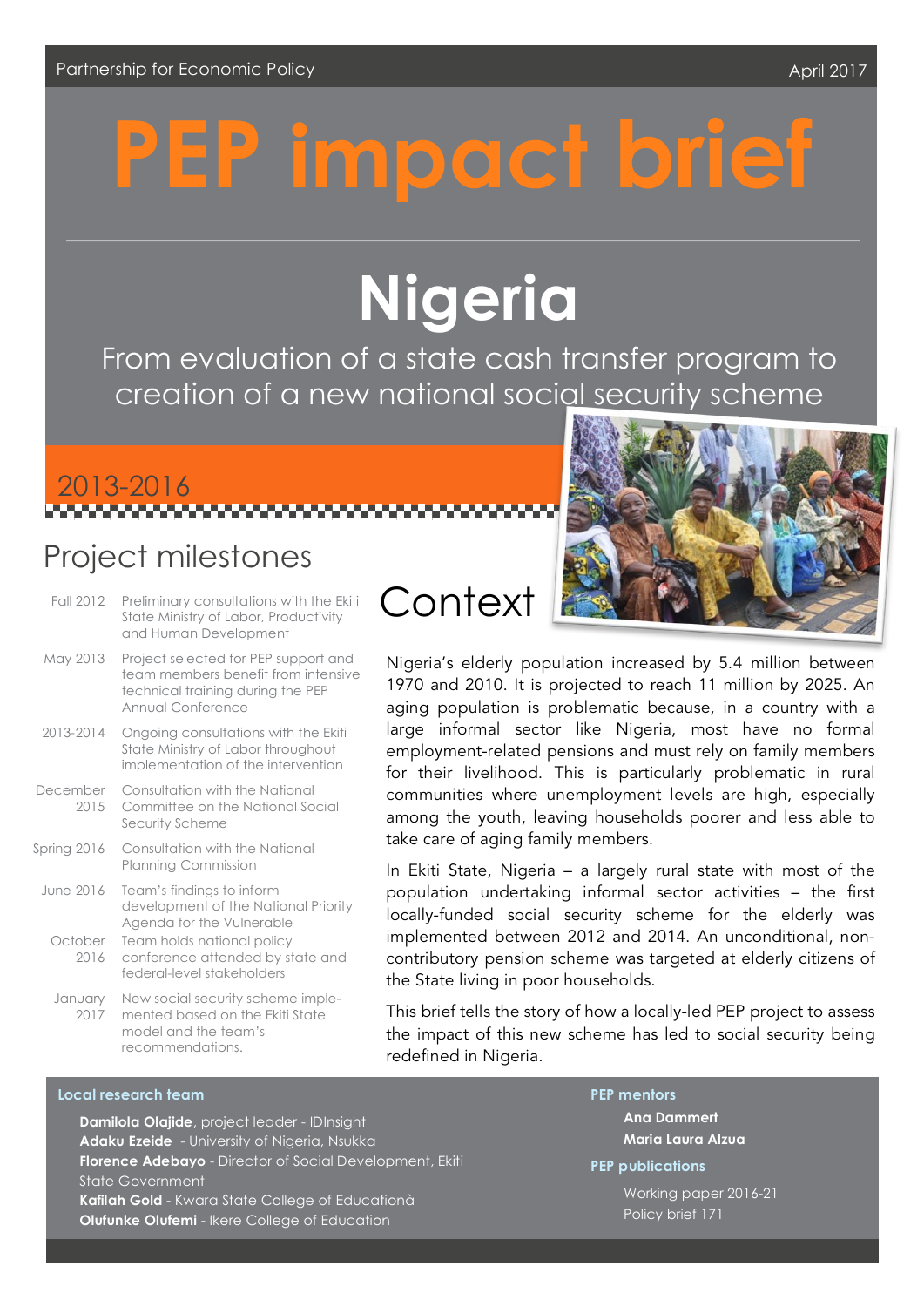

The Nigerian Ekiti State pension scheme for the elderly was the first of its kind to be implemented in sub-Saharan Africa.

In collaboration with the implementing agency - the State Ministry of Labor, Productivity, and Human Development - a team of local PEP researchers set out to examine the impact of the scheme on the wellbeing of the beneficiaries, and their households.

### Key findings…

Based on the first follow-up survey, the team's analysis indicates that the non-contributory cash transfer scheme improved the wellbeing of the elderly beneficiaries in Ekiti State.

Cash transfer recipients reported being less depressed, being happier, feeling more capable, and having fewer difficulties undertaking daily tasks than the eligible beneficiaries who did not receive the transfer.

Additionally, households of cash transfer recipients were found to benefit from a reduced vulnerability to shocks. Children were less often used for street hawking, and the number of times any household member had no food to eat was reduced.

While both male and female beneficiaries reported similar improvements to their quality of life, women were generally more vulnerable to shocks than men prior to the intervention. As such, the cash transfer had a greater impact on reducing women's vulnerability and helped to reduce the gender gap in this aspect.

# evidence base to inform key policy debates

*Cash transfers to elderly found to significantly improve well-being of beneficiary households in Nigeria*



In collaboration with the implementation agency, the team designed and carried out a randomized evaluation of the unconditional cash transfer scheme for the elderly of Ekiti State. Eligible beneficiaries in 56 randomly selected wards (the treatment group) received the monthly cash payment while eligible beneficiaries in the other 56 randomly selected wards acted as the control group, receiving their payments after the intervention ended. The study measured two broad outcomes - quality of life and household vulnerability – to assess well-being.

### …and conclusions

The findings from this study provide evidence that a well-designed and implemented unconditional cash transfer scheme targeted at poor households can help strengthen household productivity and capacity for income generation in Nigeria.

Based on these findings, the researchers recommended that Nigerian authorities use the information learned on the local scale of this program as the basis for similar initiatives, both in other states and for scaling up to the national level. The impact of their recommendations on policy is described on page 4.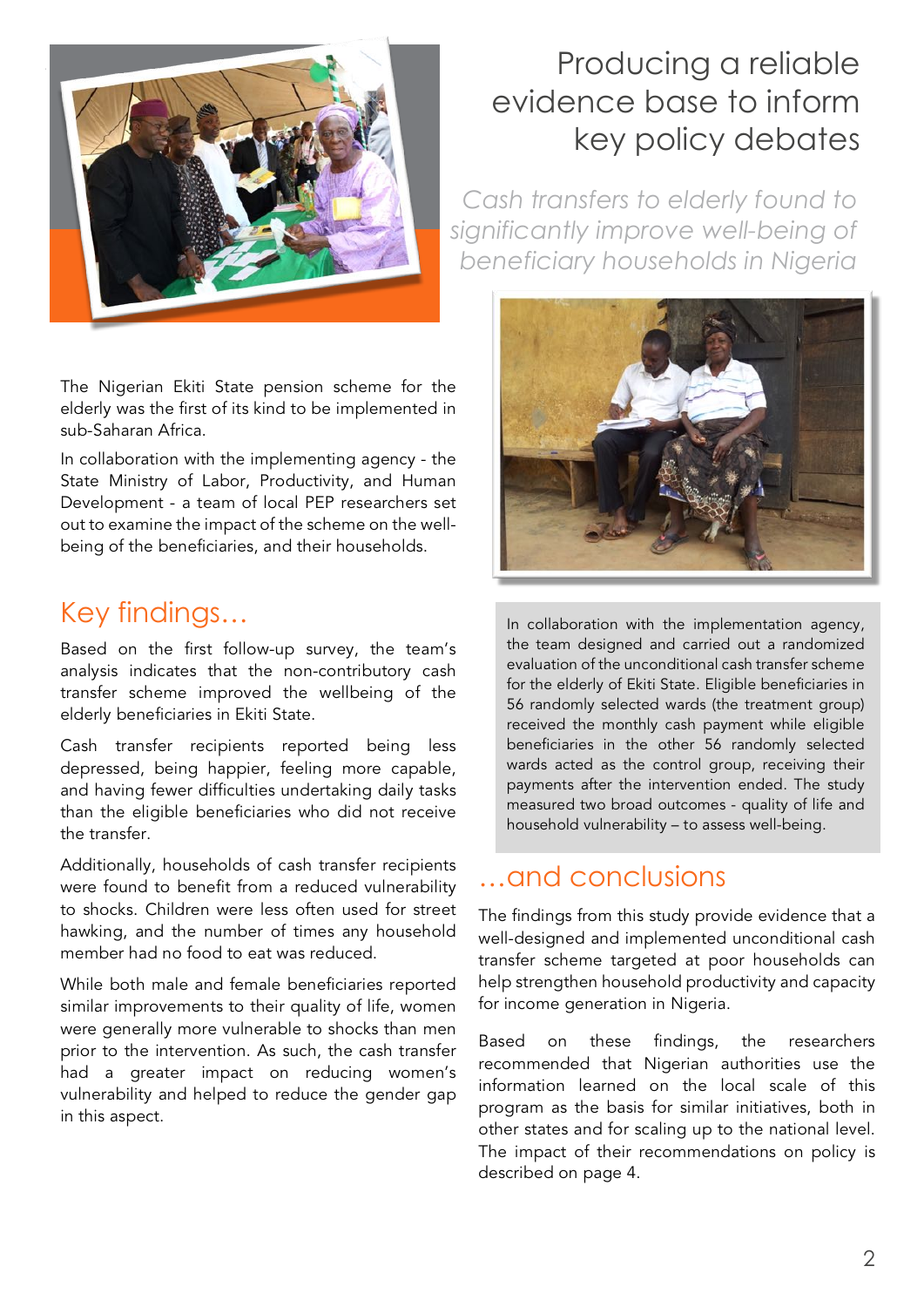

### Strengthening and promoting local expertise for policy analysis in Nigeria

#### Butterfly effect of PEP projects

Before undertaking the evaluation project that provided such a rigorous evidence base for policymaking, the research team underwent PEPsupported training in cutting-edge experimental research methodologies - including randomized control trials, random sampling methods and statistical methods for estimating impacts. The team leader, Dr. Damilola Olajide, benefitted from this training during his participation in the 2013 PEP Annual Conference in Cape Town, South Africa. Back in Nigeria, Dr. Olajide then organized workshops with his team members, both to share the knowledge gained through PEP, and to develop their own skills in experimental research and data analysis.

Throughout their project, the team organized and held several other workshops. These workshops included training the enumerators and data entry clerks assisting in the data collection, training government officials to more efficiently implement the (cash transfer) program, and informing the beneficiaries on how to best use the cash allowances to sustain their livelihood. As such, the capacity building effects of this project were felt at the team, community, and state government levels.

#### A significant career-promoting experience

The expertise that the team developed during this project led to multiple invitations to both share their knowledge and undertake further research using the same methodologies. The research team received funding from the United Nations Development Programme for consultancy on a two-day workshop aiming to "Strengthen the capacity to modernize and implement the Ekiti State Social Security Scheme for the elderly". Team members also received funding from 3ie Impact for a randomized evaluation looking at female micro-entrepreneurship for poverty reduction.

In addition to funding, all PEP-supported research project teams benefit from intensive training activities (at the onset of the project), access to related resources (recommended readings, training materials, software tools, etc.), a unique international peer-review experience, as well as ongoing mentoring and technical support provided by PEP mentors (world leading experts in relevant research methods/areas) throughout the project lifecycle.

In April 2015, Dr. Olajide was invited by Harvard University School of Public Health to present the team's preliminary findings at the World Demographic & Ageing Forum in the USA. The team also presented their findings at the  $11<sup>th</sup>$  PEGNet conference in Rwanda, in September 2016.

During the course of the project, Dr. Olajide benefitted from a series of significant careerpromoting events, including new positions, media exposure, and high-level consultancies advising both national and regional authorities on social security as a poverty reduction strategy. In November 2016, he was invited to contribute to the presentation of the Nigeria Ministry of Labour and Employment at the World Summit on Social Security, in Panama.

*"PEP's approach to research funding, as it aims to build the expertise of local researchers rather than require this expertise as a condition for funding, is unique and very important. A model that other international organizations should learn from. This approach results in both long-term and potentially large-scope effects, especially through junior researchers*."

*Dr. Damilola Olajide*